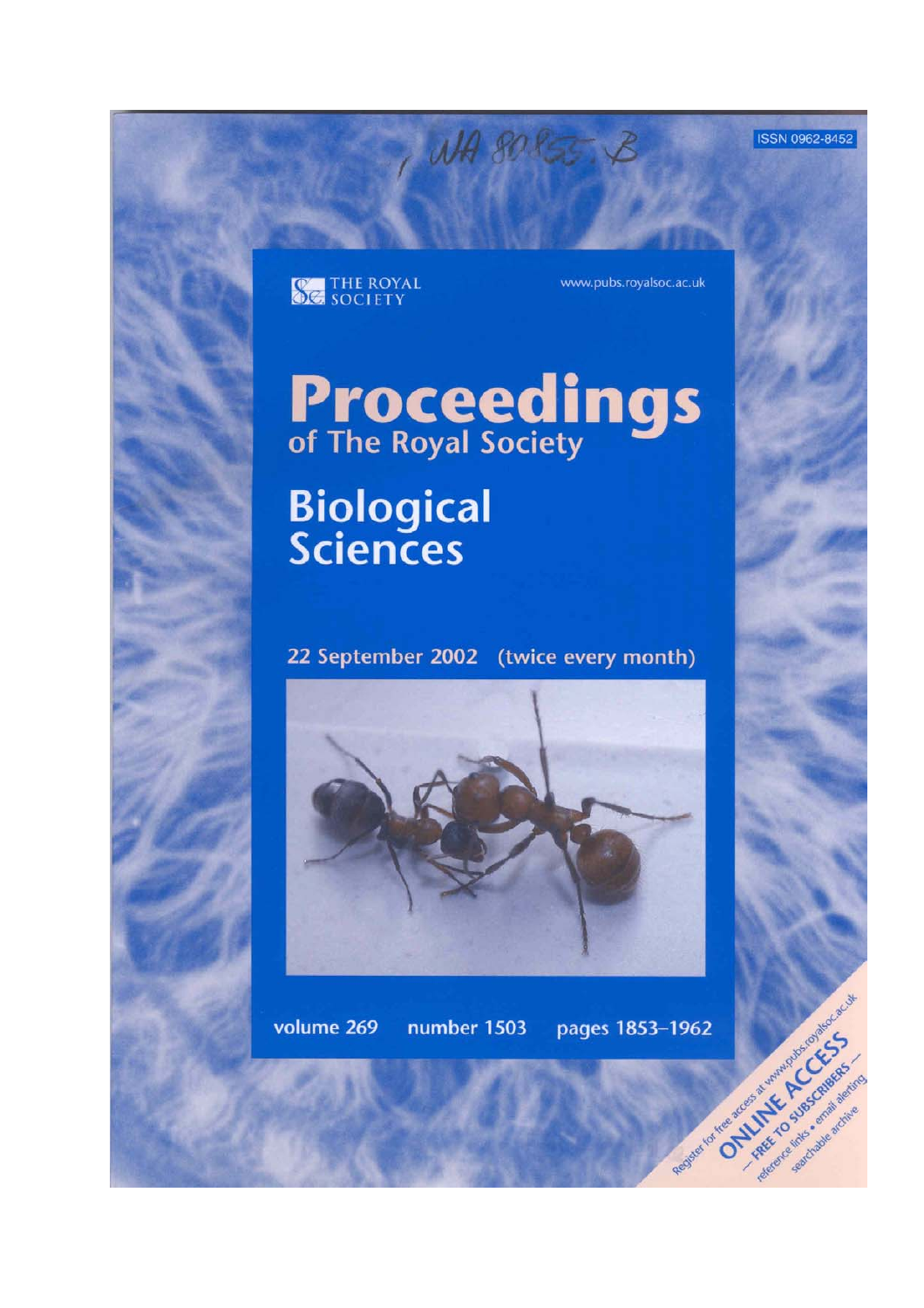

# Blending in with the crowd: social parasites integrate into their host colonies using a flexible chemical signature

**P. D'Ettorre** \***, N. Mondy, A. Lenoir and C. Errard**

Institut de Recherche sur la Biologie de l'Insecte UMR CNRS 6035, Faculté des Sciences et Techniques, Parc *de Grandmont, F-37200 Tours, France*

Social parasites are able to exploit their host's communication code and achieve social integration. For colony foundation, a newly mated slave-making ant queen must usurp a host colony. The parasite's brood is cared for by the hosts and newly eclosed slave-making workers integrate to form a mixed ant colony. To elucidate the social integration strategy of the slave-making workers, *Polyergus rufescens*, behavioural and chemical analyses were carried out. Cocoons of *P. rufescens* were introduced into subcolonies of four potential host species: *Formica* subgenus *Serviformica* (*Formica cunicularia* and *F. ru barbis,* usual host species; *F. gagates*, rare host; *F*. *selysi*, non-natural host). Slave-making broods were cared for and newly emerged workers showed several social interactions with adult *Formica*. We recorded the occurrence of abdominal trophallaxis, in which *P*. *rufescens*, the parasite, was the donor. Social integration of *P*. *rufescens* workers into host colonies appears to rely on the ability of the parasite to modify its cuticular hydrocarbon profile to match that of the rearing species. To study the specific P. *rufescens* chemical profile, newly emerged callows were reared in isolation from the mother colony (without any contact with adult ants). The isolated *P. rufescens* workers exhibited a chemical profile closely matching that of the primary host species, indicating the occurrence of local host adaptation in the slave-maker population. However, the high flexibility in the ontogeny of the parasite's chemical signature could allow for host switching.

Keywords: social parasitism; chemical integration; mimicry; host specificity; *Polyergus rufescens* 

# **1. INTRODUCTION**

Parasites are believed to be one of the strongest forces driving evolution (Schmid-Hempel 1998) and social para sitism—the coexistence in the same nest of two species of social insects, one of which is parasitically dependent on the other—represents a unique model system for studying a number of fundamental problems in evolutionary biology (D'Ettorre & Heinze 2001). Obligate social para sites exploit entire societies from the first step of their life cycle. They are not able to found a colony independently, but must enter a colony of a host species. Hence, effective mechanisms to overcome the ability of hosts to discrimi nate nestmates should have been selected for. A diversity of social integration strategies have been described, which vary with the parasite life history. In particular, newly mated females of social parasitic inquilines gain acceptance from entire host colonies, coexisting with the resident queen(s) and producing only sexual offspring (Buschinger & Klump 1988). By contrast, young queens of temporary parasitic ants (which need the host only for colony foundation) and almost all slave-making ants eliminate and replace the host queen(s) with a colony foun dation by usurpation (Buschinger 1986; Hölldobler & Wilson 1990). In the case of an aggressive usurpation, almost all of the adult workers are driven out of the host nest and only the host brood is kept. Once the host work ers eclose, they imprint on the parasite's odour and become its worker force (Stuart 1988; Jaisson 1991). Other usurping slave-making queens succeed in being adopted by the adult host workers present in the nest. This is the case with *Polyergus* newly mated queens (Topoff *et al.* 1988; Mori *et al.* 1995).

Overcoming the nestmate discrimination code, thus reducing the consequent aggression by the host, is a key element for entering a host colony. By exploiting the mechanisms underlying nestmate recognition, social para sites can socially integrate. Recognition cues are predomi nantly chemicals and members of the same nest share a common 'colony odour' (the gestalt odour (Crozier & Dix 1979)). Cuticular hydrocarbons are thought to play a cru cial role in recognition (reviewed by Singer 1998; Vander Meer & Morel 1998; Lenoir *et al.* 1999). There is evi dence for chemical mimicry as a social integration strategy in several social parasites (reviewed by Lenoir *et al.* 2001*a*). Several studies of the slave-making ants *Polyergus* have attempted to elucidate the strategy of social inte gration into the host colony. The Japanese species *P*. *samurai* shows the same cuticular hydrocarbon pattern as the host present in the colony (*Formica japonica* or *F*. *hayashi*) (Yamaoka 1990). Chemical similarity was found in established colonies of *P*. *breviceps* and the *Formica* hosts (Howard & Akre 1995). According to Hab ersetzer & Bonavita-Cougourdan (1993) and Bonavita- Cougourdan *et al.* (1996, 1997), the cuticular hydro carbon patterns of *P*. *rufescens* in mature mixed colonies seem not to correspond entirely to that of its *Formica* host, but the parasite modifies the relative amounts of hydrocarbons to match the host's profile.

Behavioural and chemical studies have clarified the

<sup>\*</sup>Author and address for correspondence: LS Biologie I, Universität Regensburg, Universitätsstraße 31, D-93040 Regensburg, Germany (patrizia.dettorre@biologie.uni-regensburg.de).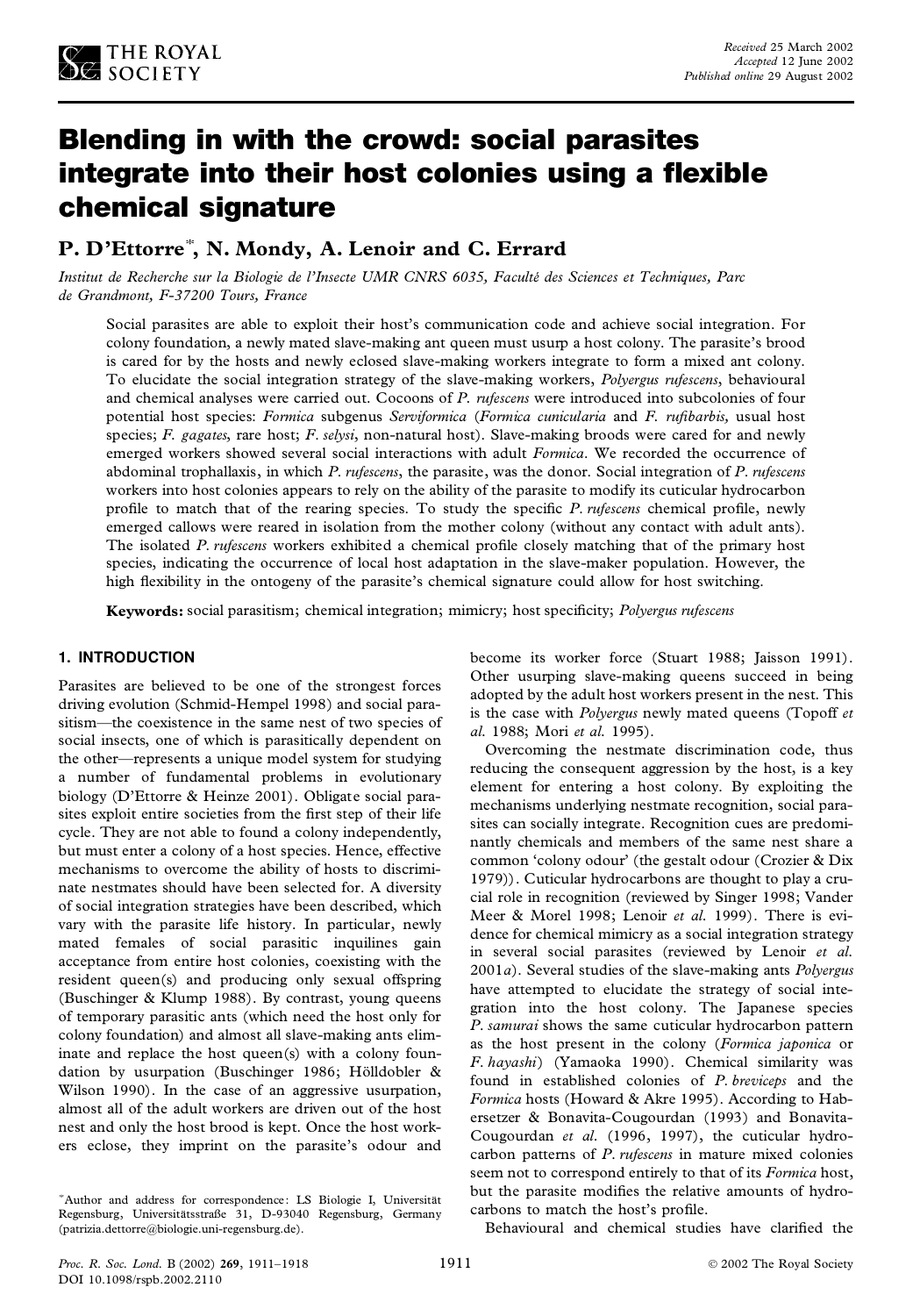mechanisms underlying a successful takeover of the host nest by the slave-making queen. After mating (e.g. Mori *et al.* 1994*a*), the *Polyergus* queen finds and penetrates a *Formica* nest and eliminates the host queen in order to obtain the care of the host mature workers by forming permanent social bonds (Emery 1911; Forel 1920; Zaayer 1967; Topoff *et al.* 1988; Mori *et al.* 1995). *Polyergus rufescens* newly mated queens break their host's nestmate recognition code and succeed in being adopted by the host workers. It has been shown that *P*. *rufescens* queens rely on a double chemical strategy: the secretion of a repellent to avoid aggressive interactions with the host workers (D'Ettorre *et al.* (2000) and references therein for an additional interpretation) and chemical neutrality ('chemical insignificance') to elude the host recognition system and easily acquire the host queen pattern, probably by chemical camouflage (D'Ettorre & Errard 1998; Lenoir *et al.* 2001*a*). Similar results, supporting chemical mimicry, were recently found in the American species *P*. *breviceps* (Johnson *et al.* 2001). The newly mated *P*. *breviceps* queen has only few peaks on the cuticle (*n* alkanes) before usurpation. Profiles of *P. breviceps* queens that had attacked a *Formica* queen were virtually identical to the queen profile of the species killed.

Once the parasitic queen is accepted and cared for, she starts to lay eggs and her brood must be reared by the slaves. Several studies have investigated the mechanisms underlying the acceptance of *Polyergus* cocoons by the hosts (Zimmerli & Mori 1993; Mori *et al.* 1996; Johnson 2000), but newly emerged workers have received little attention. How could slave-making callow workers socially integrate to form amixed colony? We investigated the behavioural and chemical strategies for social inte gration employed by callow workers of *P*. *rufescens* by inducing adoption of cocoons in four different *Formica* (*Serviformica*) species: *F*. *cunicularia* and *F*. *ru barbis* (usual hosts), *F*. *gagates* (rare host) and *F*. *selysi* (not reported as a host, but living in biotopes where *P*. *rufescens* is absent). We also compared the chemical profile of *P*. *rufescens* workers reared by these different *Formica* species with that of *P*. *rufescens* workers soon after emergence from their cocoon and artificially reared without any contact with adult workers.

# **2. METHODS**

#### (**a**) *Animals and housing*

*Polyergus rufescens* broods, workers and host workers were collected in the summer of 1999 from natural mixed colonies (*P. rufescens*/*F. cunicularia*) situated in an open field (Tours, France). Workers of *F*. *cunicularia*, *F*. *ru barbis* and *F*. *gagates* were collected in the spring and summer of 1999 from free-living colonies coming from the same environment. Workers of *F*. *selysi* stemmed from free-living colonies located in the French Alps (Morillon, altitude 800 m).

Ants were housed in the laboratory in artificial nests. Subcolonies were removed from the mother colonies and placed in plaster nests (18 cm  $\times$  12 cm  $\times$  5 cm) with two chambers, regularly moistened and kept in the dark. This nest was connected to a circular Fluon (Whitford GmbH)-lined plastic box (diameter 10 cm) representing the foraging arena, and kept under the natural photoperiod cycle. Colonies were maintained under controlled conditions (25 °C, 45% humidity, natural photoperiod) and fed with honey and meal worms three times a week.

#### (**b**) *Behavioural experiments*

#### (i) *Callow workers*

In the laboratory, *P*. *rufescens* callow workers were removed from the mother colony within 1 h following their emergence from the cocoon. Some  $(n = 12)$  were immediately killed by freezing for chemical analysis. The remaining callows  $(n = 20)$ were separated from the mother colony and kept together in glass tubes (18 cm  $\times$  1.5 cm) fitted at one end with a water container. In this way, we avoided the effect of individual social isolation on hydrocarbon dynamics (Boulay *et al.* 2000; Lenoir *et al.* 2001*b*). Many callows died, as slave-makers need the care of host workers, but eight of them survived until the age of five days, when they were killed by freezing for chemical analysis (hereafter named 'isolated *P*. *rufescens'*).

#### (ii) *Induced adoption*

Subcolonies of each *Formica* species and of the natural mixed nest ( $n = 15$ , three replicates for each species), consisting of 50 workers each, were housed as described above. After three days of acclimatization, cocoons  $(n = 10$  for each subcolony) of *P*. *rufescens* from the original mother colony were introduced in each *Formica* subcolony and in the natural mixed nest fragments (control) (see table 1). The rate of acceptance of the cocoons was recorded. As soon as the first *P. rufescens* workers started to emerge in the rearing *Formica* colonies, the behaviour of the ants was videotaped (two sessions of 30 min day<sup>-1</sup>) until the slavemaking workers reached the age of five days, when they were killed by freezing for chemical analyses. Five *Formica* workers from the rearing subcolony were also killed by freezing for chemical analyses.

Behavioural analysis quantified the frequency and the duration of peaceful social interactions (antennal contact, allo grooming and trophallaxis) and of possible aggressive interactions (threat, biting, biting with gaster-flexing) between the *P*. *rufescens* callows and the rearing *Formica* workers. Data were analysed using Pearson's chi-square and Kruskal–Wallis analysis of variance (using STATISTICA v. 5.1 for Windows, Statsoft, Inc., Tulsa, OK, USA).

#### (**c**) *Chemical analyses*

The cuticular compounds of whole ants killed by freezing were extracted by immersing each in 500 µl of pentane for 10 min. An internal standard  $(n-C_{15})$  was added to each extract. Following drying under nitrogen, extracts were redissolved in  $40 \mu l$  of pentane and  $1 \mu l$  of this solution was analysed on a Varian 3300 gas chromatograph, with a flame ionization detector, equipped with a capillary column (Supelco,  $30 \text{ m} \times$ 0.25 mm). The injector was the 'on-column' type, the carrying gas helium at a pressure of 4 bars and the temperature was pro grammed to rise from 80 to 160 °C at 10 °C min<sup>-1</sup> and from  $160$  to 280 °C at 3 °C min<sup>-1</sup>. The chromatograph was coupled to a Delsi Enica 10 computer to record data.

To determine or verify the identity of cuticular components, extracts were analysed by combined gas chromatography/mass spectrometry (GC–MS). Analyses were carried out on a benchtop Perkin-Elmer Turbomass system with a split-splitless injector and a fused-silica capillary column  $(25 \text{ m} \times 0.32 \text{ mm})$ with a  $0.5 \mu m$  polydimethylsiloxane coating. The carrier gas was helium (99.99%) and the column temperature programme was  $5^{\circ}$ C min<sup>-1</sup> from 70 to 250 °C. The injection port temperature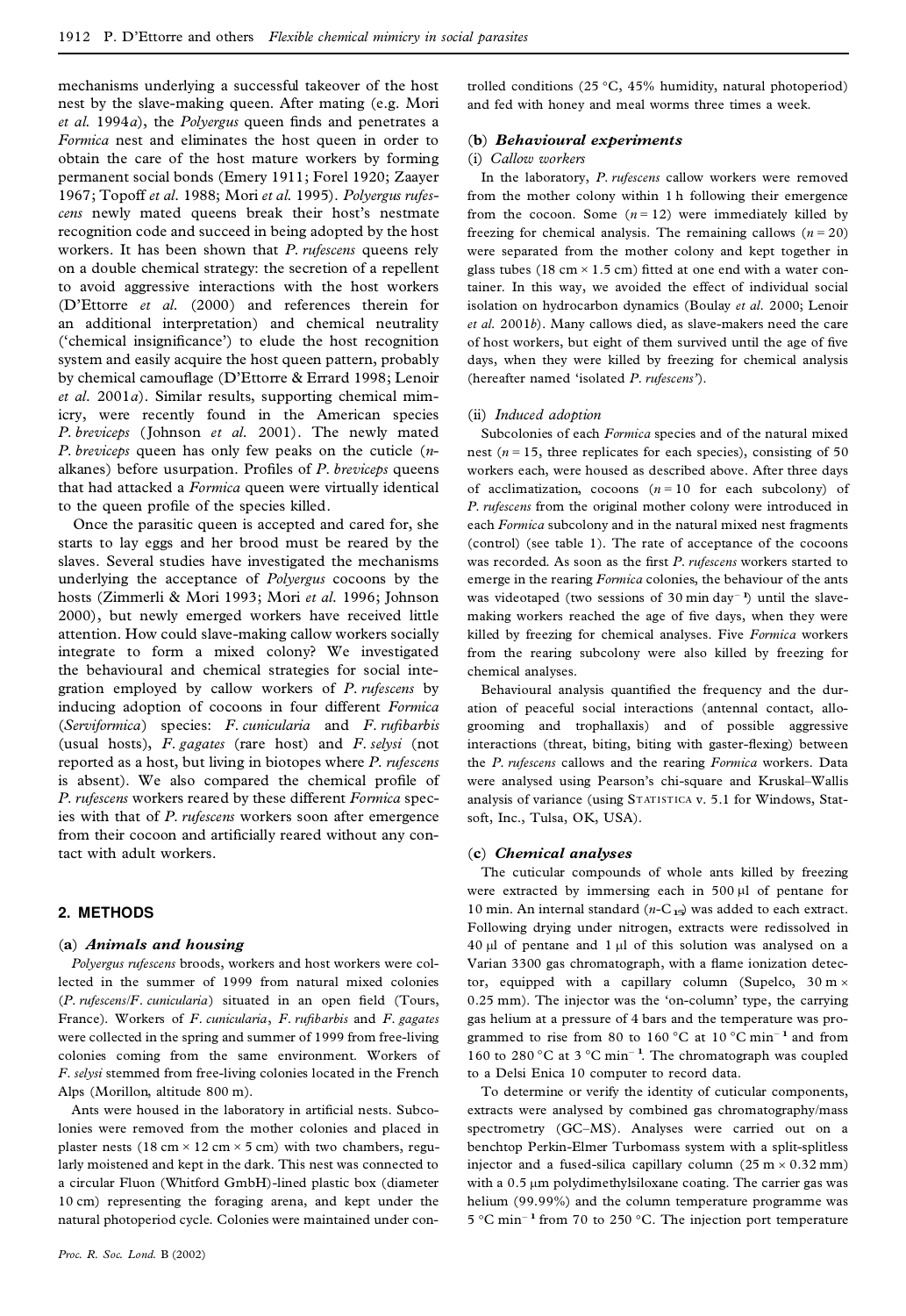| rearing subcolony                | number of nests | total number of<br>cocoons introduced | acceptance of cocoons<br>$(\%)$ | survival of callow<br>workers $(\% )$ |
|----------------------------------|-----------------|---------------------------------------|---------------------------------|---------------------------------------|
| Formica cunicularia              |                 | 30                                    | 40                              | 83                                    |
| Formica rufibarbis               |                 | 30                                    | 40                              | 100                                   |
| Formica selysi                   |                 | 30                                    | 47                              | 79                                    |
| Formica gagates                  |                 | 30                                    | 20                              | 67                                    |
| natural nest (Formica            |                 |                                       |                                 |                                       |
| cunicularia/Polyergus rufescens) |                 | 30                                    | 90                              | 100                                   |

Table 1. Response of the different *Formica* subcolonies to *Polyergus rufescens* cocoons and callow workers.

was 200 °C. Total ion chromatograms and mass spectra were recorded in the electron impact ionization mode at 70 eV. The transfer line and the source temperature were maintained at 150 °C. Compound identifications were based on retention times and comparison with published data (Bagnères et al. 1991; Hefetz *et al.* 1992; Doolittle *et al.* 1995; Bonavita-Cougourdan *et al.* 1996) or with spectra of available authentic compounds.

The hydrocarbon profiles of *P. rufescens* callows separated from adult workers and those reared in different *Formica* subcolonies, as well as the hydrocarbon profiles of the *Formica* rearing workers, were compared. For each cuticular profile, the relative value of each identified peak with respect to the total was calculated and expressed as a percentage. We used a multivariate statistical analysis (using STATISTICA v. 5.1 for Windows) to estimate the similarity (or the divergence) of the chemical profiles of the different subcolonies. This statistical analysis was performed on 43 peaks and 52 workers who were extracted from the sub colonies: *P*. *rufescens* (*n* = 6) reared by *F*. *selysi* and *F*. *selysi* (*n* = 4); *P*. *rufescens* (*n* = 8) reared by *F*. *cunicularia* and *F. cunicularia*  $(n = 7)$ ; *P. rufescens*  $(n = 5)$  reared by *F. rufibarbis* and *F*. *rufibarbis* ( $n = 5$ ); *P. rufescens* ( $n = 5$ ) reared by *F. gagates* and *F*. *gagates*  $(n = 7)$ ; *P. rufescens*  $(n = 5)$  reared in isolation from adult workers. Peaks were first analysed with principal component analysis (PCA) to reduce the number of variables subsequently used in a discriminant analysis (DA). The standardized discriminant function coefficient and the factor loading (more than 0.7) were used to assess the importance of individual compounds. DA was performed to determine whether predefined groups could be discriminated on the basis of their chemical profiles and to assess the degree of similarity among groups. The correct classification of individuals to the respective groups was verified and groups were also compared by calculating the squared Mahalanobis distances between the group centroids (the larger the differences, the further the respective groups are apart from each other).

#### **3. RESULTS**

#### (**a**) *Behaviour*

Overall, the slave-making brood was accepted by all of the *Formica* species. *Polyergus rufescens* cocoons and callows were cared for in each *Formica* subcolony (table 1). The acceptance rate of *P*. *rufescens* cocoons in the rearing Formica subcolonies was significantly lower compared with the acceptance in the natural mixed colony  $(\chi^2 = 10.51, p = 0.033, d.f. = 4)$ , but there was no significant difference in the acceptance rate among the different rearing *Formica* species  $(\chi^2 = 2.58, p = 0.46, d.f. = 3)$ . Aggressive interactions were never observed. Some *P*. *rufescens* callows were found dead in rearing subcolonies

of *F*. *cunicularia*, *F*. *selysi* and *F*. *gagates* (table 1), but the survival rate of *P*. *rufescens* callows after adoption in the various *Formica* subcolonies was not statistically different  $(\chi^2 = 0.58, p = 0.96, d.f. = 4).$ 

Soon after eclosion, *P*. *rufescen*s callows interacted actively with *Formica* adult workers. We observed several instances of antennal contact, allogrooming and oral tro phallaxis (during which *Formica* workers were the donors). Even if the amount of time spent by *P*. *rufescens* callows in each type of social interaction seems to vary with the rearing species (table 2), there is no significant difference in the durations of social interactions of callows with adult workers of the different *Formica* species (*H* = 4.96,  $p = 0.29$  for antennal contact;  $H = 2.13$ ,  $p = 0.71$  for trophallaxis;  $H = 5.36$ ,  $p = 0.25$ , for allogrooming; Kruskal– Wallis analysis of variance,  $d.f. = 4$ ). For the first time in a Formicinae species, to our knowledge, we observed three instances of abdominal trophallaxis (passage of fluid from the abdominal tip of one individual to the mouthparts of another) in which the *P*. *rufescens* callows were the donors. The abdominal secretion of slave-making workers appeared to be very attractive to *Formica* workers. They quickly picked up the droplet from the *P*. *rufescens* abdo men and shared it.

#### (**b**) *Chemical analyses*

*Polyergus rufescens* callow workers lack a veritable chemi cal cuticular signature at emergence. They possess only traces of few compounds (individual total amount (mean  $\pm$  s.d.):  $10.03 \pm 1.08$  ng, ranging from 0.8 to 2.7 ng per compound). Typically, these are linear alkanes (*n*-C<sub>23</sub>  $n\text{-}C_{23}$   $n\text{-}C_{27}$ , alkenes  $(C_{231}, C_{251}, C_{271})$  and methyl branched alkanes  $(11 - 13 - \text{meC}_{22})$  3-meC<sub>27</sub> 11- +13-+15-meC<sub>29</sub> 7-meC<sub>29</sub>. The presence of very low amounts of hydrocarbons on the cuticule is also typical of *Formica* freshly emerged workers (Lenoir *et al.* 2001*a*). Preliminary analyses (results not shown) demonstrated that five-dayold *F*. *cunicularia* callows reared in isolation develop a cuticular profile qualitatively matching that of the mother colony.

Isolated *P*. *rufescens* workers, separated from the mother colony soon after their emergence from the cocoon (without any contact with adult workers), exhibit a more complex chemical cuticular signature at the age of five days, which is characterized by 31 products. The total amount of hydrocarbons detected per individual was  $780 \pm 94$  ng. When adopted by *Formica* workers, five-dayold *P*. *rufescens* workers exhibited a composite chemical profile. The *P. rufescens* workers reared by rearing *Formica* subcolonies came from the same mother colony, so that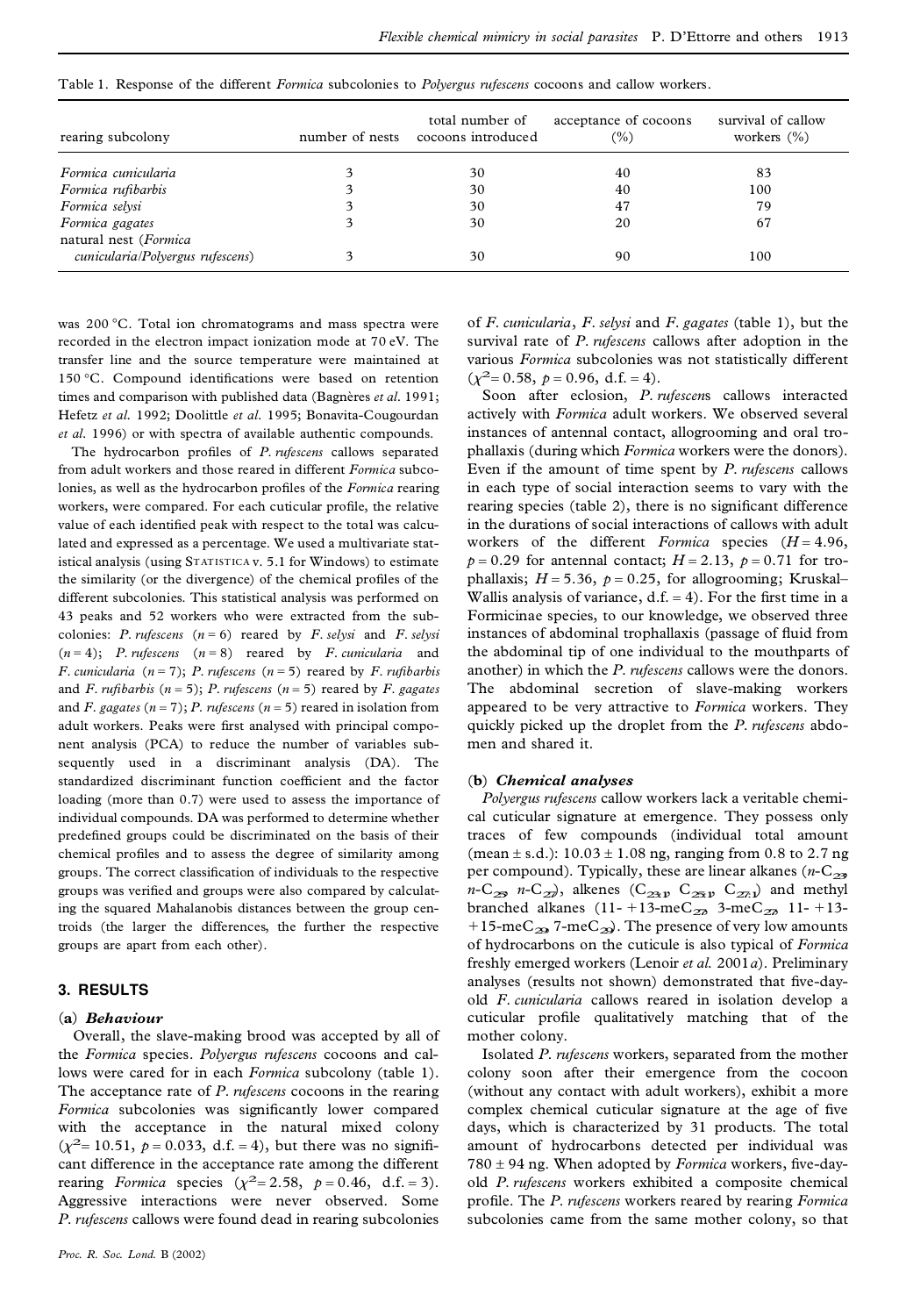Table 2. Amount of time spent by *Polyergus rufescens* callows in each type of social interaction in the different rearing subcolonies, as a proportion of the total interaction time.

| rearing colony      | antennal contact<br>$(\%)$ | trophallaxis $(\%)$ | allogrooming $(\%)$ | aggression |
|---------------------|----------------------------|---------------------|---------------------|------------|
| Formica cunicularia | 16.8                       | 26.0                | 57.2                |            |
| Formica rufibarbis  | 56.7                       | 12.3                | 31.1                |            |
| Formica gagates     | 10.2                       | 7.8                 | 81.9                |            |
| Formica selysi      | 37.6                       | 24.2                | 38.2                |            |
| natural nest        | 65.6                       | 14.4                | 20.00               |            |



Figure 1. Cuticular hydrocarbon profiles of *Polyergus rufescens* reared by (a) Formica cunicularia, (b) F. gagates, (c) F. rufibarbis and (*d*) *F*. *selysi.* ((1) C<sub>22</sub>; (2) C<sub>23</sub>; (3) *n*-C<sub>23</sub>; (4) 11- +9-meC<sub>23</sub>; (5) *n*-C<sub>24</sub>; (6) 10- +9-meC<sub>24</sub>; (7) C<sub>25:n</sub>; (8) C<sub>25:1</sub>; (9) *n*- $C_{25}$  (10) 13- +11-me $C_{25}$  (11) 7-me $C_{25}$  (12) 5-me $C_{25}$  (13) 3-me $C_{25}$  (14)  $C_{26}$ ; (16) *n*- $C_{26}$  (17) 10-me $C_{26}$ ; (18) x,ydimeC<sub>26</sub>; (19) C<sub>27:2</sub>; (20) C<sub>27:1</sub>; (21) *n*-C<sub>27</sub>; (22) 11- +13-meC<sub>27</sub>; (25) 7-meC<sub>27</sub>; (26) 3-meC<sub>27</sub>; (27) 5,21-dimeC<sub>27</sub>; (28) C<sub>281</sub>; (29) 10-meC<sub>28</sub>; (30) 8,12-dimeC<sub>28</sub>; (31) 9,21-dimeC<sub>292</sub>; (32) 9,21-dimeC<sub>292</sub>; (33) 9-meC<sub>291</sub>; (34) *n*-C<sub>28</sub>; (35) 15- +13- $+11\text{-meC}_{25}(36)$  7 $-\text{meC}_{25}(37)$  9,19 $-\text{dim}$ eC<sub>31:1</sub>; (38) 9,21 $-\text{dim}$ eC<sub>31:2</sub>; (39) 9,23 $-\text{dim}$ eC<sub>31:2</sub>; (40) 9 $-\text{meC}_{31:1}$ ; (41) 5 $-\text{meC}_{25}$ (42) 11,15-dimeC<sub>29</sub>; (43) 3-meC<sub>29</sub>; (44) 5,x-dimeC<sub>29</sub>; (45) *n*-C<sub>29</sub>; (46) 15- +13- +11-meC<sub>31</sub>; (47) 11,x-dimeC<sub>31</sub>; and (48) 5,x-dimeC<sub>31</sub> x, y, unknown position of the methyl group.)

all the young slave-making workers were sisters, but they developed a different cuticular signature when reared by different *Formica* species (figure  $1a-d$ ). In the presence of *F*. *cunicularia*, *P*. *rufescens* workers had a total amount of ± 98 ng hydrocarbons. *P*. *rufescens* callows reared by *F. rufibarbis* had a total of  $1054 \pm 105$  ng, whereas those reared by *F. gagates* had  $1366 \pm 260$  ng of hydrocarbons on the cuticle. When *F*. *selysi* was the rearing species, the profile of *P. rufescens* had  $1131 \pm 449$  ng of hydrocarbons. It appears that *P*. *rufescens* workers reared by *Formica* species possess a greater amount of hydrocarbons than when reared in isolation ( $H = 12.19$ ,  $p = 0.016$ ; Kruskal–Wallis analysis of variance,  $d.f. = 4$ ).

To compare the chemical profiles, a PCA was performed on 43 compounds. This produced eight principal components with eigenvalues of more than 1, explaining 90.7% of the total variance. The DA performed on 18 variables (factor-loading more than  $0.7$ ) significantly dif-

*Proc. R. Soc. Lond.* B (2002)

ferentiated the chemical profiles of *P. rufescens* reared in different social environments (Wilks'  $\lambda = 0.000 \space 01$ ,  $F_{72,29}$  = 78.73,  $p < 0.000 \space 01$ ). All *P. rufescens* young workers were 100% correctly assigned to their group (four groups reared by different *Formica* species and one group of callows isolated from adult workers). On the basis of their proportions of cuticular compounds, *P*. *rufescens* workers reared by *F*. *selysi* were clearly separated from all of the other groups by function 1, which accounted for the 95.7% of the total variance. All of the other groups were discriminated by the function 2 (3.6% of the original variance). The group of *P*. *rufescens* that was isolated was closer to the group of *P*. *rufescens* reared by *F*. *cunicularia* than to any other group, showing the smallest Mahal anobis *F*-ratio for distances ( $F = 10.9$ ,  $p = 0.0017$ ).

Because the profile of *P. rufescens* appeared to change depending on the rearing species, we performed an additional analysis to determine whether their chemical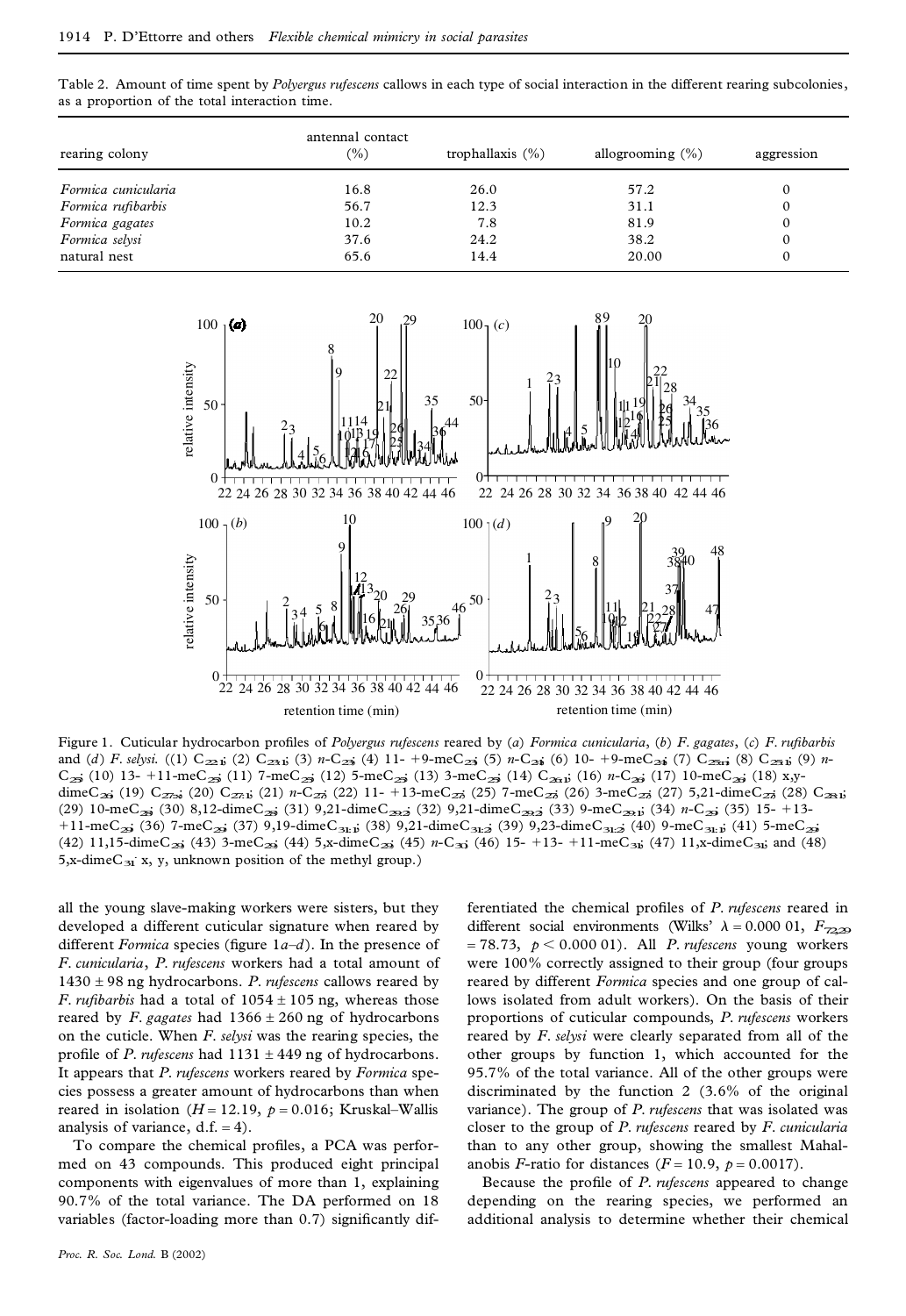

Figure 2. DA of *Polyergus rufescens* in different rearing conditions and their rearing *Formica* workers, on the basis of proportions of cuticular compounds. In parenthesis the percentage of variance is explained by each of the two main functions. (PS/S, *Polyergus rufescens* reared by *Formica selysi* and *F*. *selysi*; PC/C, *P*. *rufescens* reared by *F*. *cunicularia* and *F*. *cunicularia*; PR/R, *P*. *rufescens* reared by *F*. *ru barbis* and *F*. *ru barbis*; PG/G, *P*. *rufescens* reared by *F*. *gagates* and *F*. *gagates*; and PI, *P*. *rufescens* reared in isolation from adult workers.) p indicates *P*. *rufescens* in the different rearing groups.

profile matches those of the rearing workers. A PCA performed on 43 variables produced nine principal compo nents with eigenvalues of more than 1, explaining the 86.5 % of the total variance. The DA was performed by assigning *P*. *rufescens* workers and their respective rearing *Formica* species to the same group and *P*. *rufescens* isolated to a separate group (15 variables with factor-loading more than 0.7), Wilks'  $\lambda = 0.000061$ ,  $F_{60,131} = 24.04$ ,  $p < 0.0001$ ). The analysis confirmed that these five groups were 100% correctly classified, functions 1 and 2 explaining together  $84\%$  of the variance (figure 2). This demonstrates that the cuticular profiles of the slavemaking workers were quantitatively similar to those of their rearing species and divergent from the others. Inter estingly, the *P*. *rufescens* workers separated from the mother colony at emergence and reared without any contact with adult workers, exhibited a cuticular profile similar to that of *F*. *cunicularia* workers (the host species present in the natural nest). The squared Mahalanobis distances between the group centroids revealed that the profile of *P. rufescens* reared without any host species does not significantly differ from that of *P. rufescens* reared by *F. cunicularia*  $(F = 1.32, p = 0.2)$ . It is of critical importance to note that the parasite develops the chemical sig nature of the primary host species in the absence of social interactions. All of the other distances between groups were statistically significant and it is worth pointing out that the groups of *P*. *rufecens* with *F*. *cunicularia* and *F. rufibarbis*, the usual host species, are closer to each other in comparison with the groups of *F*. *gagates* and *F. selvsi*, non-usual hosts (figure 3).

### **4. DISCUSSION**

Social parasites have evolved strategies to overcome the nestmate recognition code of their hosts and to allow them



Figure 3. Squared Mahalanobis distances between the group centroids (referring to DA of figure 2; legend as in figure 2).

to penetrate a host colony and to achieve social inte gration. Several studies have shown that social parasites rely on chemical mimicry to gain acceptance into the host colony (reviewed by Lenoir *et al.* 2001*a*). Our results pro vide what we believe to be new evidence for the ontogeny of the chemical profile and the mechanisms underlying social integration in parasitic ants. It appears that the slave-making ant *P*. *rufescens* has not only evolved to match most closely the chemical profile of its most important host ant species but it has also evolved the ability to modify its profile should it penetrate any other host species. In previous studies, *P*. *rufescens* has been reported to adjust its chemical signature to match its host's, even if the cuticular hydrocarbon profile of parasite and host was found not to match closely (Bonavita-Cougourdan *et al.* 1996). However, these studies were performed only on adult ant workers from established colonies, and experi mental host species exchanges were done under unusual laboratory conditions (Bonavita-Cougourdan *et al.* 1997). We can show that young slave-making *P*. *rufescens* workers lack a chemical signature at emergence. This is not sur prising, as chemical insignificance appears to be a general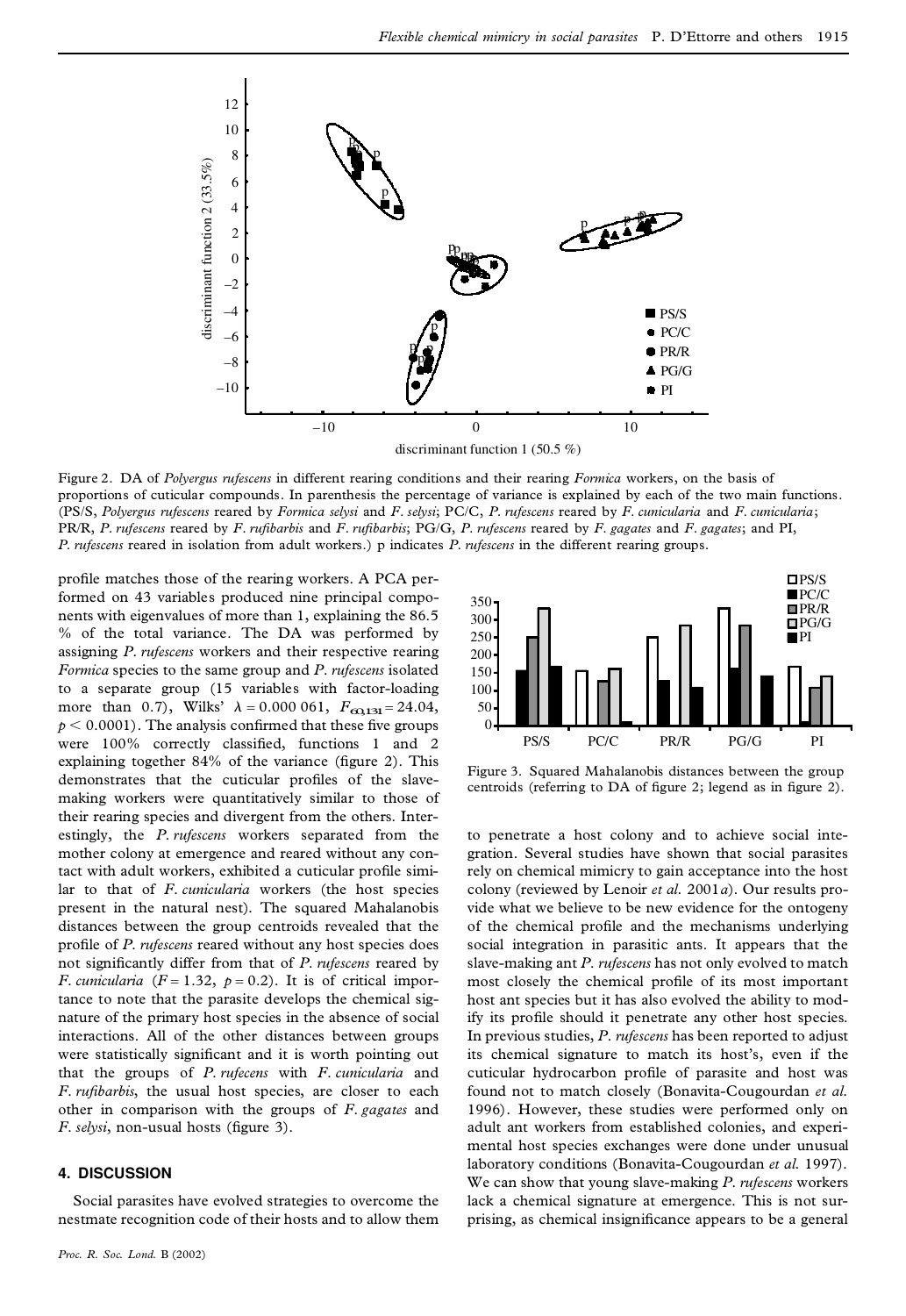feature of callow workers, lacking hydrocarbons both on the cuticle and the post pharyngeal gland (*see* Lenoir *et al.* 1999). When reared in isolation from adult host workers, young *P*. *rufescens* workers exhibit a complex chemical pro file at the age of five days. This indicates that the parasite does not necessarily need to interact with adult workers to perform its own hydrocarbon synthesis. However, when reared by workers of different *Formica* species, *P*. *rufescens* callows engage in several social interactions (antennal contact, allogrooming, trophallaxis). Slave-makers appear to be behaviourally specialized in gaining acceptance and we observed several instances of abdominal trophallaxis in which the slave-making callow was the donor. This behaviour has never, to our knowledge, been described pre viously for *Polyergus* workers, nor any other Formicinae ant. Among slave-makers, abdominal trophallaxis was observed in *Protomognathus americanus* (Stuart 1981), but its role is also not clear. In *P*. *rufescens*, the secretion appeared to be very attractive to the host workers, but unfortunately the origin and the composition of this secretion is unknown and further studies are needed to clarify the role of this behaviour in the integration process. Social interactions are likely to play a key part in the for mation of the colony odour (Lenoir *et al.* 1999) and this could be the mechanism allowing the *P*. *rufescens* callows to change their chemical signature to that of the rearing host species. Indeed, allogrooming occurs more frequently in experimentally mixed groups compared with natural nests.

Our results show clearly that *P*. *rufescens* young workers adopt a different cuticular signature, both qualitatively and quantitatively, when reared by different *Formica* species. This is reinforced by the fact that the cocoons intro duced into the different rearing *Formica* subcolonies came from the same mother colony, so that all of the young *P*. *rufescens* workers were sisters. They appear to be effective at chemically 'blending in with the crowd' and it seems that their cuticular profile can be altered to match that of a species rarely encountered as a host (*F*. *gagates*) and even to one that is never enslaved under natural con ditions (*F*. *selysi*). Chemical congruency with the host seems to be a common strategy of social parasites: for example, in the xenobiotic ant *Formicoxenus provancheri* (Lenoir *et al.* 1997), in the inquiline ant *Doronomyrmex kutteri* (Franks *et al.* 1990) and also in slave-makers *Harpagoxenus sublaevis* (Kaib *et al.* 1993) and *Rossomyrmex* minuchae (C. Zamora-Muñoz, F. Ruano, C. Errard, A. Lenoir, A. Hefetz & A. Tinaut, unpublished data). The ability to match the host species' profile is not exclusive of parasitic ants but has also been demonstrated in parasitic *Polistes* wasps (Bagnères *et al.* 1996; Turillazzi *et al.* 2000; Sledge *et al.* 2001). Which could be the mechanisms by which the parasite achieves a successful integration into the life of a host colony? Chemical similarity between the parasite and the host queen could be achieved either by camouflage, mimicry or a combination of both (see Dettner & Liepert 1994). Camouflage implies the acquisition of chemicals through social interactions, both passively (through physical contacts with ants and nest material) and actively (by allogrooming, trophallaxis). Mimicry means a *de novo* biosynthesis of host-specific chemicals (*sensu* Howard *et al.* 1990). The mechanism underlying chemical integration of *P*. *rufescens* workers is pounds. The chemical signature of *P*. *rufescens* reared in isolation from adult workers is very close to that of their natural host *F*. *cunicularia*. The possibility of a contami nation by *F*. *cunicularia* hosts in the natal colony during *P*. *rufescens* emergence is weak; indeed, *P*. *rufescens* workers analysed soon after emergence from their cocoon revealed only traces of cuticular hydrocarbons. It was also shown that the quantity of topically applied hydrocarbons decreases dramatically within a few hours (Meskali *et al.* 1995). Therefore, the isolated five-day-old *P. rufescens* workers exhibited their own specific hydrocarbon pattern. The similarity between the parasite and its primary host indicates the occurrence of an adaptation process in the parasite population, which has been selected to mimic the recognition cues of *F*. *cunicularia*. Studies based on the selective acceptance of parasitic brood by different potential host species and aggression tests provided some evi dence for host specificity in a population of *P. rufescens* (Mori *et al.* 1994*b*, 1996). This process appears to be cru cial in colony foundation: the newly mated *Polyergus* queen is more successful in usurping a host colony of the same species present in the natal nest (Mori *et al.* 1995). This host fidelity can be reinforced by early learning, the parasite imprinting on the host species of its natal nest (Goodloe & Sanwald 1985; Schumann & Buschinger 1994). The present study strongly indicates that host pref erence in *P*. *rufescens* is genetically mediated, as the para site produces the hydrocarbons characteristic of its usual host species. This can lead to the formation of host specific races or 'gentes' in the parasitic species, host choice being influenced by the interaction of innate preferences and early experience (Schumann & Buschinger 1994, 1995). This phenomenon is comparable with the variations in adaptations of cuckoos (*Cuculus canorus*) to a particular passerine host species. (Marchetti *et al.* 1998; Gibbs *et al.* 2000).

most probably camouflage, a fine tuning soon after emergence to match their host's profile, even if this could also be combined with the synthesis of appropriate com-

Chemical flexibility and the ability of the parasite to integrate into host species' colonies other than that of the rearing species could facilitate the change to a different host species. As for other slave-makers, differences in host use within and between parasite populations might reflect different host densities (Heinze *et al.* 1992). If the main host species becomes rare, the parasite might switch over to other potential host species (c.f. one observation of host switching reported for *P*. *rufescens* by A. Forel is cited in Hölldobler & Wilson (1990), p. 456). The other reported common host species of *P*. *rufescens* is *F*. *ru barbis*, and, interestingly, the chemical profiles of *F. cunicularia* and *F. rufibarbis* are more similar compared with the profiles of *F*. *gagates* and *F*. *selysi.* Moreover, *F*. *cunicularia* and *F*. *ru barbis* are phylogenetically close relatives (R. Savolainen, personal communication). The question arises about the suitability of *F*. *gagates*, which can be also found in habitats where *P*. *rufescens* is present, but is not reported as a common host species. In one study of a *P*. *rufescens* population (usual host *F*. *cunicularia*), the species *F*. *cunicularia* and *F*. *ru barbis* co-occurred with *F*. *gagates*, but the latter was not abundant (Le Moli *et al.* 1994). Ecological factors (c.f. Seifert 1996), together with a dis similarity in the chemical profile, the higher level of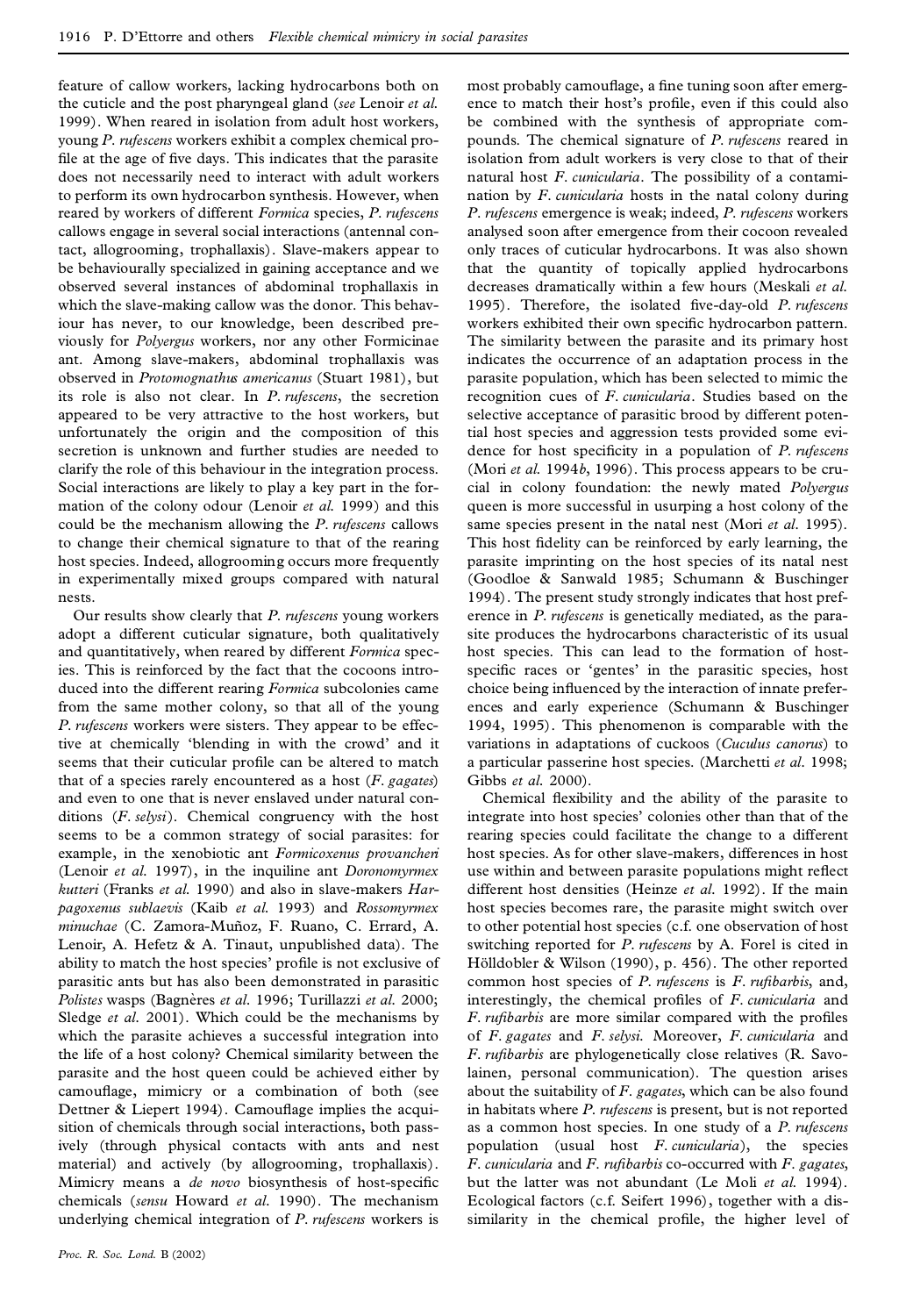aggression and a possible lower capability for rearing the slave-making brood (low rate of cocoon acceptance), could account for the low suitability of *F*. *gagates* as a host for *P*. *rufescens*. The high rate of cocoon acceptance in the allopatric *F*. *selysi* (non-host) might be due to a lower non nestmate rejection threshold because of the absence of the parasite (Davies *et al.* 1996; Brooke *et al.* 1998).

Slave-makers can have a severe impact on host populations and act as a strong selective force for their hosts (D'Ettorre & Heinze 2001). Counter-measures are therefore expected to be selected, as recently shown by Foitzik *et al.* (2001) studying three populations of the pair *Protomognathus americanus*/*Leptothorax longispinosus*. As a conse quence of higher parasite pressure, the host population becomes more effective in defending against raiders. In a coevolutionary arms race (Dawkins & Krebs 1979), host species are expected to develop a more effective recog nition system. The present study does not provide evi dence for this phenomenon. Nestmate recognition is at the core of insect societies and a more strict recognition system might prevent host colonies from social parasitism, but workers might also be more disposed to misidentify their own nestmates. Acceptance of social parasites could be a result of the adaptive cost-benefit balance of establishing defences: acceptance errors should persist if the cost of correct discrimination exceeds the benefit (Zahavi 1977; Lotem 1993; Takasu 1998). There is evidence for non-nestmate acceptance thresholds (c.f. Reeve 1989) being flexible: honeybee guards' acceptance of other bees into the hive decreases when the frequency of non nestmate contact and the cost of accepting non-nestmates, due to food-robbing, is high (Downs & Ratnieks 2000). Similarly, for avian brood parasites, host defences might reflect adaptive phenotypic flexibility rather than evolutionary change: egg rejection rate appears to be related to the probability of parasitism (Davies *et al.* 1996; Brooke *et al.* 1998). If a social parasite is sufficiently rare, hosts are not expected to shift their acceptance threshold and the parasite can integrate into their colonies. Further studies are needed to investigate the relative importance of genetic change and conditional responses in host defences induced by social parasites.

We thank Raphael Boulay and Jean-Luc Mercier for assistance in finding and collecting ant colonies and Abraham Hefetz for help in GC-MS analysis. An earlier version of the manuscript was improved after critical comments and language revision by Carl Anderson. Sylvia Cremer, Jürgen Heinze and Diethe Ortius-Lechner, and three anonymous referees gave helpful comments. The research was supported by a Marie Curie fellowship (Proposal no. ERB4001GT975111) to P.D.

#### **REFERENCES**

- Bagnères, A. G., Errard, C., Mulheim, C., Joulie, C. & Lange, C. 1991 Induced mimicry of colony odors in ants. *J. [Chem.](http://zerlina.catchword.com/nw=1/rpsv/cgi-bin/linker?ext=a&reqidx=/0098-0331^28^2917L.1641[aid=1947242]) Ecol.* **17**, [1641–1664.](http://zerlina.catchword.com/nw=1/rpsv/cgi-bin/linker?ext=a&reqidx=/0098-0331^28^2917L.1641[aid=1947242])
- Bagnères, A. G., Lorenzi, M. C., Dusticier, G., Turillazzi, S. & Clément, J. L. 1996 Chemical usurpation of a nest by paper wasp parasites. *Science* **272**, [889–892.](http://zerlina.catchword.com/nw=1/rpsv/cgi-bin/linker?ext=a&reqidx=/0036-8075^28^29272L.889[aid=1947243])
- Bonavita-Cougourdan, A., Rivière, G., Provost, E., Bagnères, A. G., Roux, M., Dusticier, G. & Clément, J. L. 1996 Selective adaptation of the cuticular hydrocarbon profiles of the slave-making ants *Polyergus rufescens* Latr. and their *Formica ru barbis* Fab. and *F. cunicularia* Latr. slaves. *Comp. Biochem. Physiol.* **113**, 313–329.
- Bonavita-Cougourdan, A., Bagnères, A. G., Provost, E., Dusticier, G. & Clément, J. L. 1997 Plasticity of the cuticular hydrocarbon profile of the slave-making ant *Polyergus rufescens* depending on the social environment. *Comp. [Biochem.](http://zerlina.catchword.com/nw=1/rpsv/cgi-bin/linker?ext=a&reqidx=/0305-0491^28^29116L.287[aid=1947244]) Physiol.* B **116**, [287–302.](http://zerlina.catchword.com/nw=1/rpsv/cgi-bin/linker?ext=a&reqidx=/0305-0491^28^29116L.287[aid=1947244])
- Boulay, R., Hefetz, A., Soroker, V. & Lenoir, A. 2000 *Campon otus fellah* colony integration: worker individuality necessitates frequent hydrocarbon exchanges. *Anim. [Behav.](http://zerlina.catchword.com/nw=1/rpsv/cgi-bin/linker?ext=a&reqidx=/0003-3472^28^2959L.1127[aid=2970972])* **59**, [1127–1133.](http://zerlina.catchword.com/nw=1/rpsv/cgi-bin/linker?ext=a&reqidx=/0003-3472^28^2959L.1127[aid=2970972])
- Brooke, M. de L., Davies, N. B. & Noble, D. G. 1998 Raid decline of host defences in response to reduced cuckoo para sitism: behavioural flexibility of reed warblers in a changing world. *Proc. R. Soc. Lond.* B **265**, [1277–1282.](http://zerlina.catchword.com/nw=1/rpsv/cgi-bin/linker?ext=a&reqidx=/0962-8452^28^29265L.1277[aid=30330]) (DOI [10.](http://dx.doi.org/10.1098/rspb.1998.0430) [1098/rspb.1998.0430.](http://dx.doi.org/10.1098/rspb.1998.0430))
- Buschinger, A. 1986 Evolution of social parasitism in ants. *Trends Ecol. Evol.* **1**, 155–160.
- Buschinger, A. & Klump, B. 1988 Novel strategy of host– colony exploitation in a permanently parasitic ant, *Doronomyrmex goesswaldi*. *[Naturwissenschaften](http://zerlina.catchword.com/nw=1/rpsv/cgi-bin/linker?ext=a&reqidx=/0028-1042^28^2975L.577[aid=2643924])* **75**, 577–578.
- Crozier, R. H. & Dix, M. W. 1979 Analysis of two genetic models for the innate components of colony odour in social Hymenoptera. *Behav. Ecol. Sociobiol.* **4**, [217–224.](http://zerlina.catchword.com/nw=1/rpsv/cgi-bin/linker?ext=a&reqidx=/0340-5443^28^294L.217[aid=1156237])
- Davies, N. B., Brooke, M. de L. & Kacelnik, A. 1996 Recog nition errors and the probability of parasitism determine whether reed warblers should accept or reject mimetic cuckoo eggs. *Proc. R. Soc. Lond.* B **263**, [925–931.](http://zerlina.catchword.com/nw=1/rpsv/cgi-bin/linker?ext=a&reqidx=/0962-8452^28^29263L.925[aid=30311])
- Dawkins, R. & Krebs, J. R. 1979 Arms races between and within species. *Proc. R. Soc. Lond.* B **205**, [489–511.](http://zerlina.catchword.com/nw=1/rpsv/cgi-bin/linker?ext=a&reqidx=/0962-8452^28^29205L.489[aid=8042])
- Dettner, K. & Liepert, C. 1994 Chemical mimicry and camou age. *A. Rev. Entomol.* **39**, [129–154.](http://zerlina.catchword.com/nw=1/rpsv/cgi-bin/linker?ext=a&reqidx=/0066-4170^28^2939L.129[aid=1947263])
- D'Ettorre, P. & Errard, C. 1998 Chemical disguise during col ony founding in the dulotic ant *Polyergus rufescens* Latr. (Hymenoptera, Formicidae). *Insect Social Life* **2**, 71–77.
- D'Ettorre, P. & Heinze, J. 2001 Sociobiology of slave-making ants. *Acta [Ethologica](http://zerlina.catchword.com/nw=1/rpsv/cgi-bin/linker?ext=a&reqidx=/0873-9749^28^293L.67[aid=1947250])* **3**, 67–82.
- D'Ettorre, P., Errard, C., Ibarra, F., Francke, W. & Hefetz, A. 2000 Sneak in or repel your enemy: Dufour's gland repellent as a strategy for successful usurpation in the slave-maker *Polyergus rufescens*. *[Chemoecology](http://zerlina.catchword.com/nw=1/rpsv/cgi-bin/linker?ext=a&reqidx=/0937-7409^28^2910L.135[aid=1947251])* **10**, 135–142.
- Doolittle, R. E., Proveaux, A. T., Alborn, H. T. & Heath, R. R. 1995 Quadrupole storage mass spectrometry of mono and dimethylalkanes. *J. Chem. Ecol.* **21**, [1677–1695.](http://zerlina.catchword.com/nw=1/rpsv/cgi-bin/linker?ext=a&reqidx=/0098-0331^28^2921L.1677[aid=2970973])
- Downs, S. G. & Ratnieks, F. L. W. 2000 Adaptive shifts in honeybee (*Apis mellifera* L.) guarding behavior support pre dictions of the threshold model. *Behav. Ecol.* **11**, [326–333.](http://zerlina.catchword.com/nw=1/rpsv/cgi-bin/linker?ext=a&reqidx=/1045-2249^28^2911L.326[aid=2970974])
- Emery, C. 1911 Ulteriori osservazioni ed esperienze sulla for mica amazzone. *Rend. Sessioni R. Accad. Sci. Ist. Bologna* **15**, 60–75.
- Foitzik, S., DeHeer, C. J., Hunjan, D. N. & Herbers, J. M. 2001 Coevolution in host–parasite systems: behavioural strategies of slavemaking ants and their hosts. *[Proc.](http://zerlina.catchword.com/nw=1/rpsv/cgi-bin/linker?ext=a&reqidx=/0962-8452^28^29268L.1139[aid=1947252]) R. Soc. Lond.* B **268**, [1139–1146.](http://zerlina.catchword.com/nw=1/rpsv/cgi-bin/linker?ext=a&reqidx=/0962-8452^28^29268L.1139[aid=1947252]) (DOI [10.1098/rspb.2001.1627.\)](http://dx.doi.org/10.1098/rspb.2001.1627)
- Forel, A. 1920 *Les fourmis de la Suisse*. La Chaux-de-Fonds, Switzerland: Imprimerie Coopérative.
- Franks, N., Blum, M., Smith, R. K. & Allies, A. B. 1990 Behavior and chemical disguise of cuckoo ant *Leptothorax kutteri* in relation to its host *Leptothorax acervorum*. *J. [Chem.](http://zerlina.catchword.com/nw=1/rpsv/cgi-bin/linker?ext=a&reqidx=/0098-0331^28^2916L.1431[aid=1947253]) Ecol.* **16**, [1431–1444.](http://zerlina.catchword.com/nw=1/rpsv/cgi-bin/linker?ext=a&reqidx=/0098-0331^28^2916L.1431[aid=1947253])
- Gibbs, H. L., Sorenson, M. D., Marchetti, K., Brooke, L. de M., Davies, N. B. & Nakamura, H. 2000 Genetic evi dence for female host-specific races of the common cuckoo. *Nature* **407**, [183–186.](http://zerlina.catchword.com/nw=1/rpsv/cgi-bin/linker?ext=a&reqidx=/0028-0836^28^29407L.183[aid=2319803])
- Goodloe, L. & Sanwald, R. 1985 Host specificity in colonyfounding by *Polyergus lucidus* queens (Hymenoptera: Formicidae). *Psyche* **927**, 297–302.
- Habersetzer, C. & Bonavita-Cougourdan, A. 1993 Cuticular spectra in the slave-making ant *Polyergus rufescens* and the slave species *Formica ru barbis*. *Physiol. [Entomol.](http://zerlina.catchword.com/nw=1/rpsv/cgi-bin/linker?ext=a&reqidx=/0307-6962^28^2918L.160[aid=2970976])* **18**, 160– [166.](http://zerlina.catchword.com/nw=1/rpsv/cgi-bin/linker?ext=a&reqidx=/0307-6962^28^2918L.160[aid=2970976])